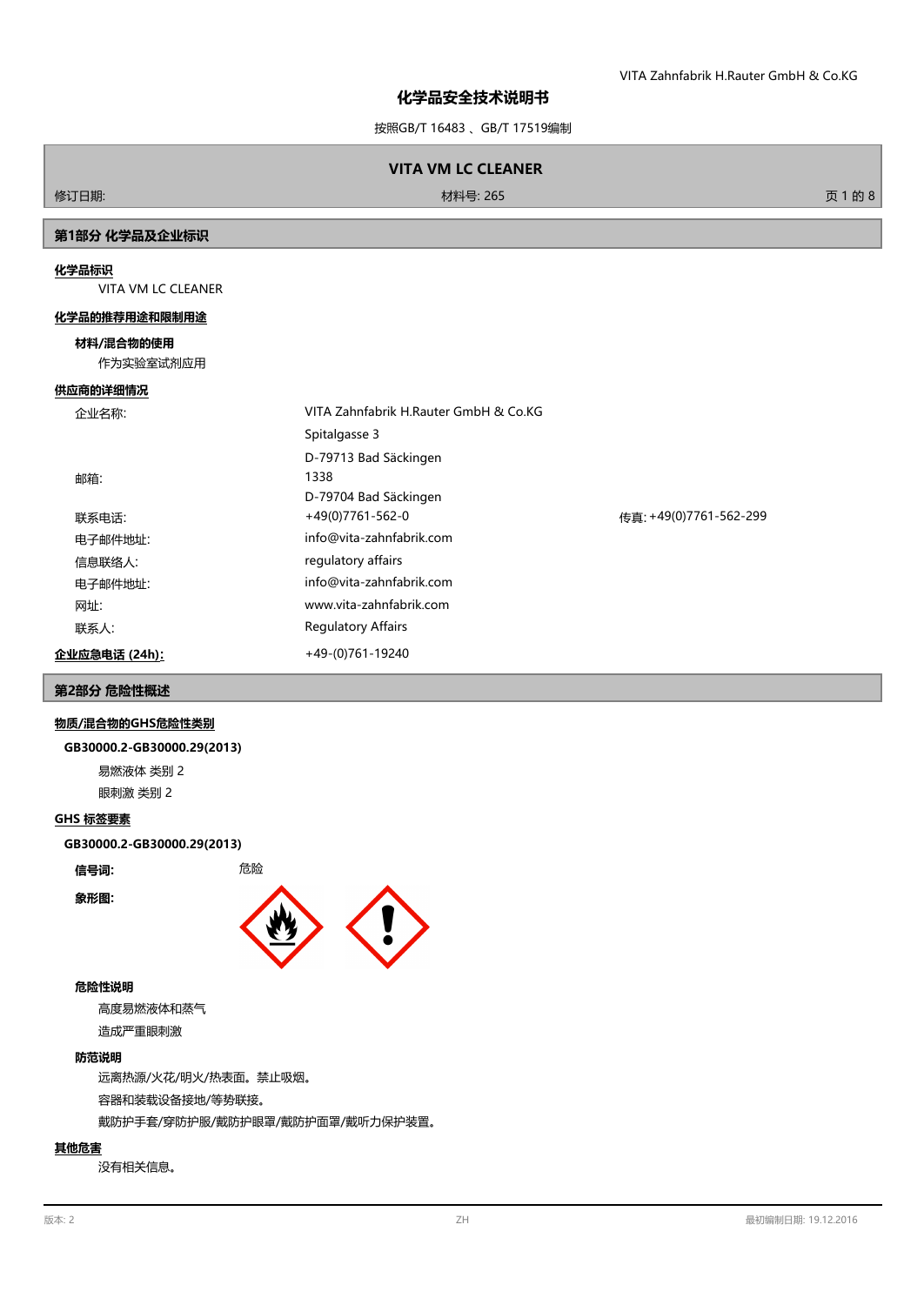修订日期: 材料号: 265 页 2 的 8

# **第3部分 成分/组成信息**

# **混合物**

## **危险的成分**

| CAS号    | 化学品名称                          | 数量           |
|---------|--------------------------------|--------------|
| 64-17-5 | ethyl alcohol                  | $90 - 95 \%$ |
| 78-93-3 | Joutanone; ethyl methyl ketone | 5%           |

## **第4部分 急救措施**

### **有关急救措施的描述**

### **若吸入**

提供新鲜空气。

#### **若皮肤接触**

用很多水清洗。 脱掉沾染的衣服,清洗后方可重新使用。

#### **若眼睛接触**

与眼部接触后,翻开眼睑长时间地用清水冲洗并立即就医。

#### **若食入**

立刻漱口,然后喝大量的水。

### **最重要的症状和健康影响**

没有相关信息。

### **对医生的特别提示**

症状处理。

### **第5部分 消防措施**

## **灭火介质**

**适合的灭火剂**

二氧化碳 (CO2)、 泡沫、 灭火粉末。

# **不适合的灭火剂**

水。

## **特别危险性**

易燃。 蒸汽可能结合空气形成一种具爆炸性的混合物。

### **消防人员的特殊保护设备和防范措施**

火灾时: 使用不受周围空气影响的呼吸防护器。

## **其他资料**

为了保护人员和冷却容器,在危险区域请使用喷水柱。 用喷水来灭掉气体/蒸气/雾。 分开收集受污染的灭火 水。切勿使其流入排水管道或地表水域。

## **第6部分 泄漏应急处理**

# **作业人员防护措施、防护装备和应急处置程序**

## **一般提示**

切断所有火源。 勿吸入气体/烟雾/蒸气/喷雾。 避免跟皮肤、眼睛和衣服接触。 使用个人防护装备

## **环境保护措施**

别让产品未经控制就进入环境。 火灾时可能爆炸。

# **泄漏化学品的收容、清除方法及所使用的处置材料**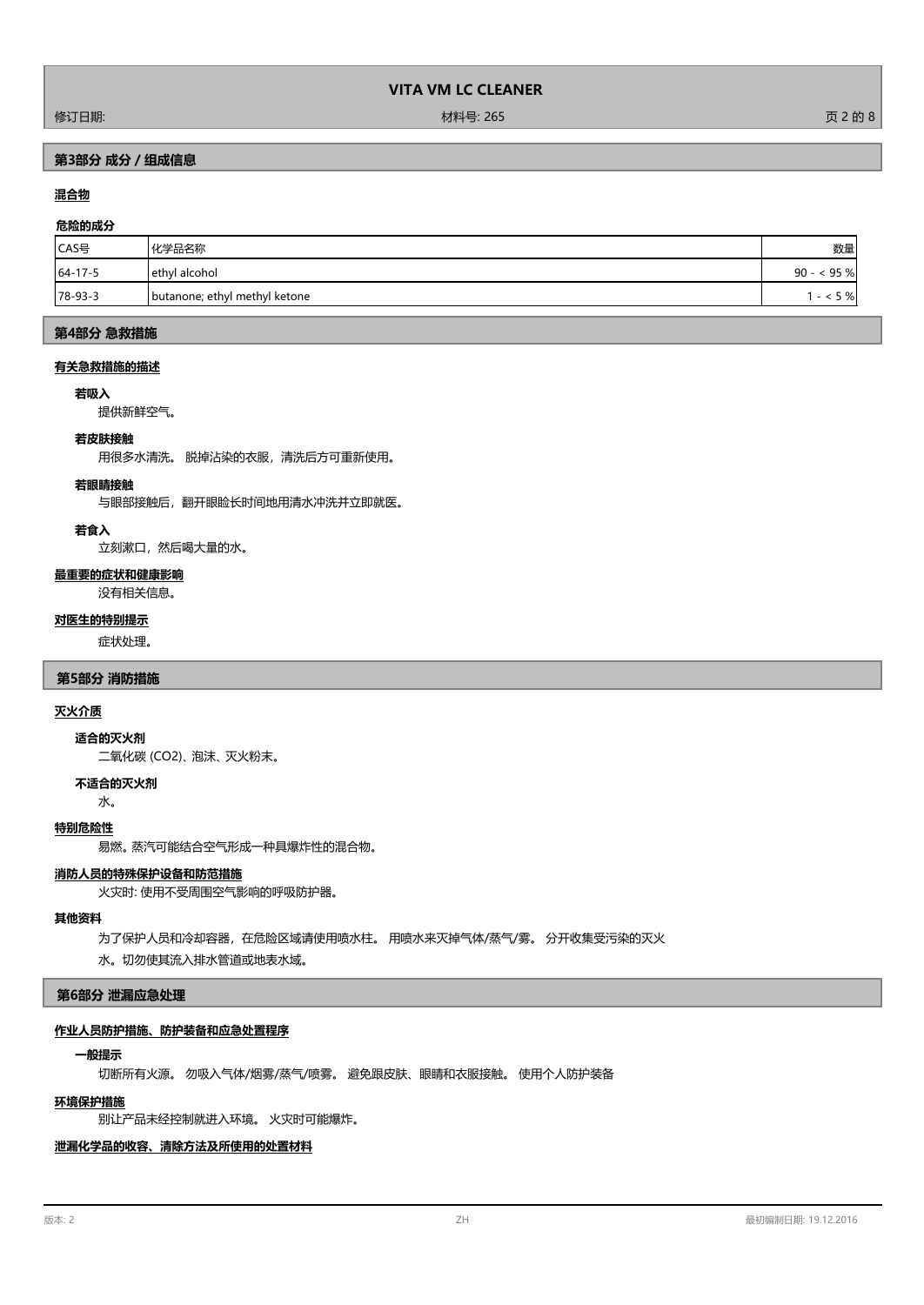#### 修订日期: 材料号: 265 页 3 的 8

## **其他资料或数据**

用会吸收液体的材料(沙、硅藻土、酸粘合剂、通用粘合剂)吸取。 取出的材料根据清除那一章处理。

#### **参照其他章节**

安全处理: 见 段 7 个人防护装备: 见 段 8 垃圾处理: 见 段 13

#### **第7部分 操作处置与储存**

#### **操作注意事项**

**关于安全操作的提示**

不需要特别的预防措施。

## **关于防火、防爆的提示**

使远离火源 - 勿吸烟。 采取防止静电措施。 蒸汽可能结合空气形成一种具爆炸性的混合物。

#### **针对一般职业卫生保健的提示**

立即脱下受污、浸染的衣物。 制定并重视皮肤保护计划 休息前或工作后洗净手、脸,如有必要且淋浴。 在工作场

所不饮食、不抽烟、不擤鼻涕。

## **安全储存的条件,包括任何不兼容性**

#### **对存放空间和容器的要求**

容器密封好。 容器放置在阴凉、通风良好处。 远离热源、热表面、火花、明火和其他点火源。禁止吸烟。

#### **共同存放的提示**

不能跟以下物品一起储存: 氧化剂。 自燃或自热物质。

## **第8部分 接触控制和个体防护**

#### **控制参数**

#### **职业接触限值**

| 化学文摘号   | 组分名称                    | ppm | mg/m3      | f/ml | 类型                       | 标准来源                       |
|---------|-------------------------|-----|------------|------|--------------------------|----------------------------|
| 78-93-3 | 丁酮; Methyl ethyl ketone |     | 300<br>600 |      | PC-TWA<br><b>PC-STEL</b> | <b>GBZ</b><br>$2.1 - 2007$ |
|         |                         |     |            |      |                          | GBZ<br>$2.1 - 2007$        |

## **工程控制方法**



#### **保护和卫生措施**

#### **眼部/面部防护**

戴防护眼镜/面罩。

## **手部防护**

处理化学工作材料时,只能戴带有CE认证标记含四位数检验号码的化学防护手套。 挑选抗化学药品的防护手套 时,必须视工作场所特性而定的危险物质浓度和数量而定。 最好向手套制造厂家询问清楚以上所提特殊用途的手 套之化学药品抵抗性。 推荐的手套品牌 KCL Dermatril P 击穿时间 30 min NBR (聚腈橡胶)

#### **皮肤和身体防护**

防火衣。 抗静电鞋和工作服 工作时,穿戴适当的防护衣。

## **呼吸防护**

在通风不足的情况下 戴呼吸防护装置。 确保有足够的通风且在关键位置上设置点状的抽气设施。 工作场所的技术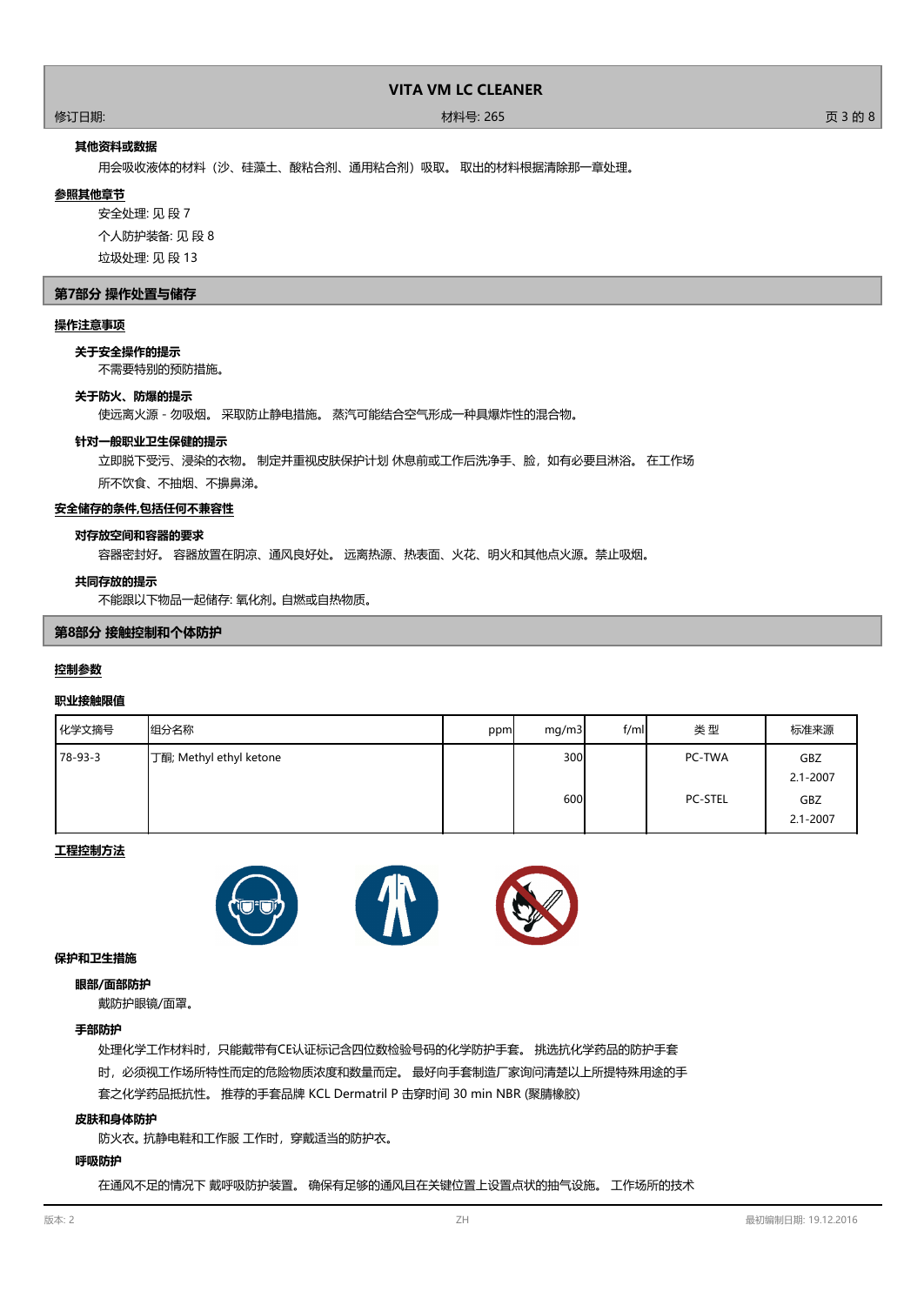#### 修订日期: 材料号: 265 页 4 的 8

## 通风

# **第9部分 理化特性**

| 基本物理和化学性质信息            |     |                           |
|------------------------|-----|---------------------------|
| 聚合状态:                  | 液体的 |                           |
| 颜色:                    | 无色  |                           |
| 物理状态变化                 |     |                           |
| 熔点/凝固点:                |     | 没有界定                      |
| 沸点或初始沸点和沸腾范围:          |     | 78 °C                     |
| 闪点:                    |     | 13 °C                     |
| 易燃性                    |     |                           |
| 固体的/液体的:               |     | 不适用                       |
| 气体:                    |     | 不适用                       |
| 爆炸性特性<br>本产品不: 有爆炸危险的。 |     |                           |
| 爆炸下限:                  |     | 3,5 vol. %                |
| 爆炸上限:                  |     | 15 vol. %                 |
| 自燃温度:                  |     | 425 °C                    |
| 自燃温度                   |     |                           |
| 固体:                    |     | 不适用                       |
| 气体:                    |     | 不适用                       |
| 分解温度:                  |     | 没有界定                      |
| pH值:                   |     | 没有界定                      |
| 动力黏度:                  |     | $1,2$ mPa $\cdot$ s       |
| (在 20 °C)              |     |                           |
| 在其它溶剂中的溶解度<br>没有界定     |     |                           |
| 正辛醇-水分配系数:             |     | 没有界定                      |
| 蒸汽压力:                  |     | $\le$ = 1100 hPa          |
| (在 50 °C)              |     |                           |
| 相对密度:                  |     | 0,80000 g/cm <sup>3</sup> |
| 相对蒸汽密度:                |     | 没有界定                      |
| 其他资料或数据                |     |                           |
| 物理危险类别相关信息             |     |                           |
| 助燃特性<br>不助燃。           |     |                           |
| 其他安全特性                 |     |                           |
| 固体:                    |     | 0,0%                      |
| 蒸发速率:                  |     | 没有界定                      |
| 其他资料                   |     |                           |

# **第10部分 稳定性和反应性**

# **反应性**

易燃。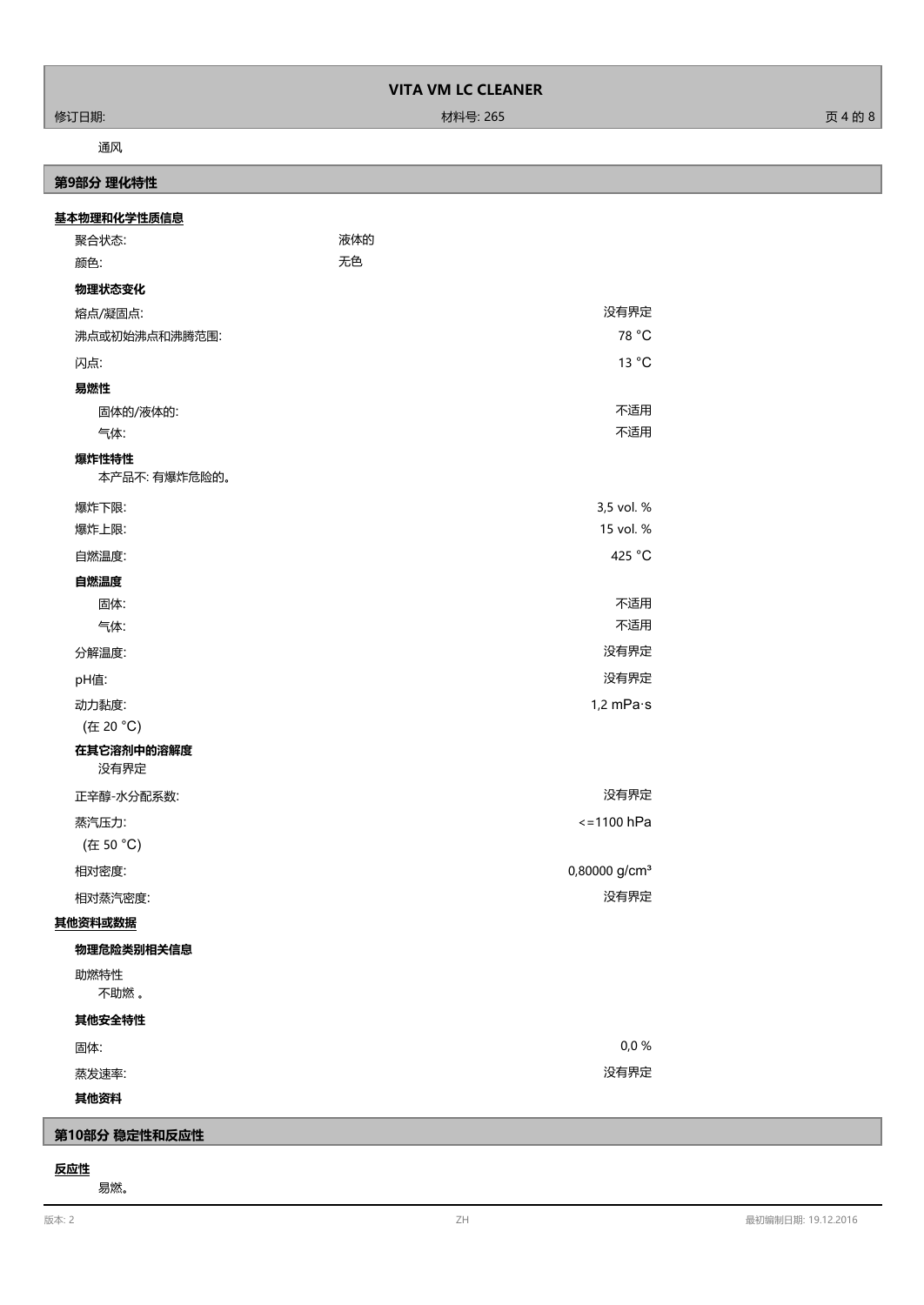## 修订日期: 材料号: 265 页 5 的 8

## **稳定性**

该产品在正常室温存储时是稳定。

## **危险反应**

无已知的危险反应。

# **避免接触的条件**

远离热源(如热表面)、火花和明火。 蒸汽可能结合空气形成一种具爆炸性的混合物。

## **禁配物**

没有相关信息。

# **危险的分解产物**

无已知的危险分解产物。

## **第11部分 毒理学信息**

## **急性毒性**

**急性毒性** 现有数据不符合分类标准。

| CAS号          | 化学品名称                         |                               |    |    |    |
|---------------|-------------------------------|-------------------------------|----|----|----|
|               | 曝光途径                          | 剂量                            | 种类 | 来源 | 方法 |
| $64 - 17 - 5$ | ethyl alcohol                 |                               |    |    |    |
|               | 皮肤吸收                          | 半致死剂量 (LD50)<br>7060<br>mg/kg |    |    |    |
| $78-93-3$     | butanone; ethyl methyl ketone |                               |    |    |    |
|               | 皮肤吸收                          | 半致死剂量 (LD50)<br>5000<br>mg/kg |    |    |    |

## **刺激和腐蚀**

造成严重眼刺激

皮肤腐蚀∕刺激: 现有数据不符合分类标准。

#### **呼吸或皮肤过敏**

现有数据不符合分类标准。

## **致癌性、生殖细胞突变性、生殖毒性**

现有数据不符合分类标准。

## **特异性靶器官系统毒性 一次接触**

现有数据不符合分类标准。

#### **特异性靶器官系统毒性 反复接触**

现有数据不符合分类标准。

# **肺内吸入异物的危险**

现有数据不符合分类标准。

# **测试的补充说明**

根据(EC)第1272/2008号条例[化学品分类及标记全球协调制度],该混合物属于危险品范畴内。

## **第12部分 生态学信息**

## **生态毒性**

本产品不: 生态毒性。

## **持久性和降解性**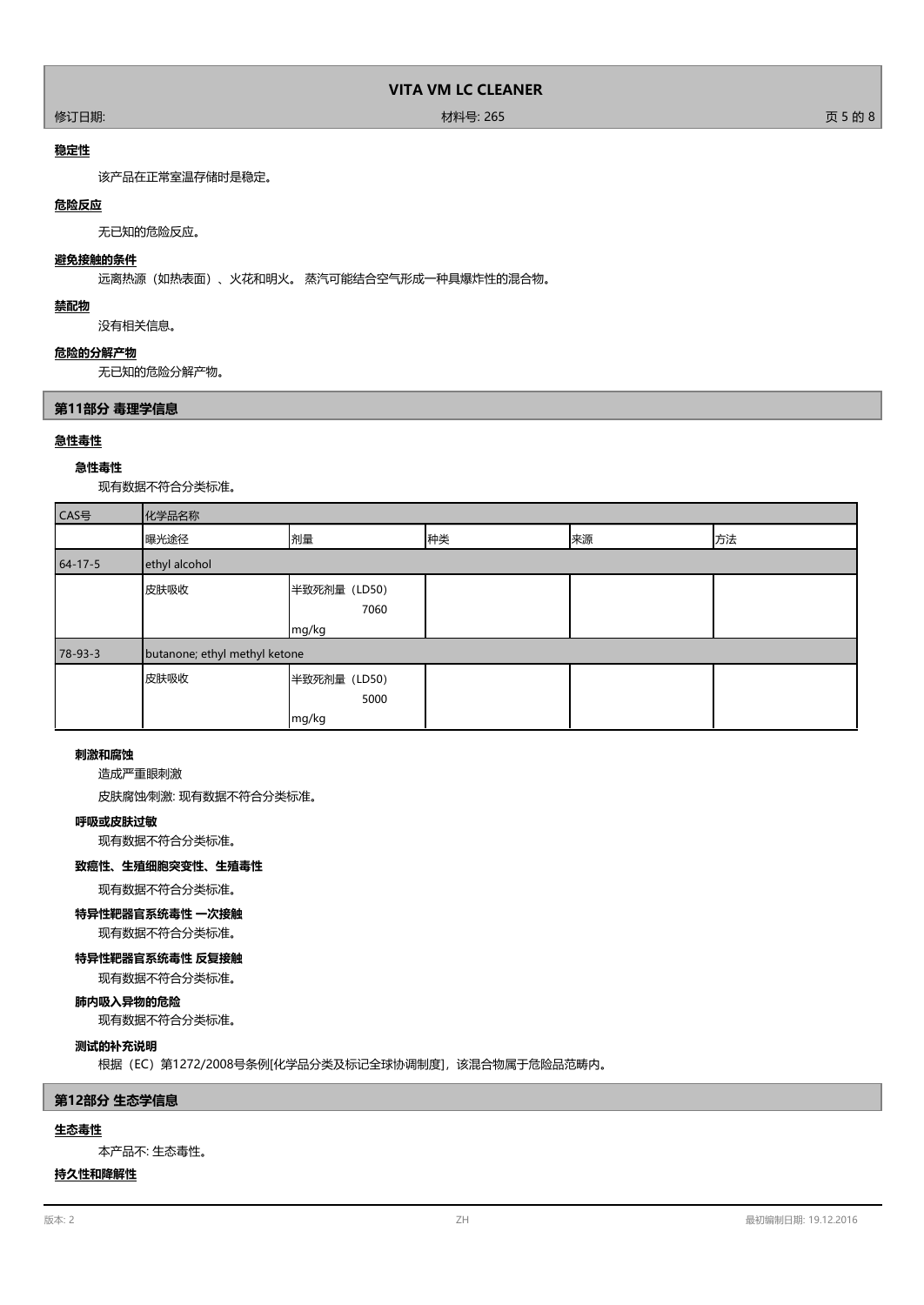#### 修订日期: 材料号: 265 页 6 的 8

本产品未经检验。

# **生物富集或生物积累性**

本产品未经检验。

## **土壤中的迁移性**

本产品未经检验。

### **其他有害作用**

没有相关信息。

# **其他资料**

避免释放到环境中。

# **第13部分 废弃处置**

# **废弃物处置方法**

## **建议**

勿使之进入地下水或水域。 根据官署的规定处理废物。

## **受污染的容器和包装的处置方法**

用很多水清洗。 完全清空的包装材料可以回收再利用。 受污染的包装如同物质材料一样处理。 废料编号和废料标 识根据 EWC/AVV

# **第14部分 运输信息**

## **海运 (IMDG)**

| UN編號或ID編號:            | <b>UN 1170</b>          |
|-----------------------|-------------------------|
| 联合国运输名称:              | ETHANOL (ETHYL ALCOHOL) |
| 联合国危险性分类:             | 3                       |
| 包装类别:                 | $\mathbf{I}$            |
| 危险标签:                 | 3                       |
|                       |                         |
|                       |                         |
|                       |                         |
| 特殊规章:                 | 144                     |
| 有限量 (LQ):             | 1 <sub>L</sub>          |
| 例外数量:                 | E <sub>2</sub>          |
| EmS 运输事故发生时的紧急处理方案:   | $F-E, S-D$              |
| 空运 (ICAO-TI/IATA-DGR) |                         |
| UN編號或ID編號:            | <b>UN 1170</b>          |
| 联合国运输名称:              | <b>ETHYL ALCOHOL</b>    |
| 联合国危险性分类:             | 3                       |
| 包装类别:                 | $\mathbf{I}$            |
| 危险标签:                 | 3                       |
|                       |                         |
|                       |                         |
|                       |                         |
| 特殊规章:                 | A3 A58 A180             |
| 限量 (LQ) 客运:           | 1 <sub>L</sub>          |
| Passenger LQ:         | Y341                    |
| 例外数量:                 | E <sub>2</sub>          |
|                       |                         |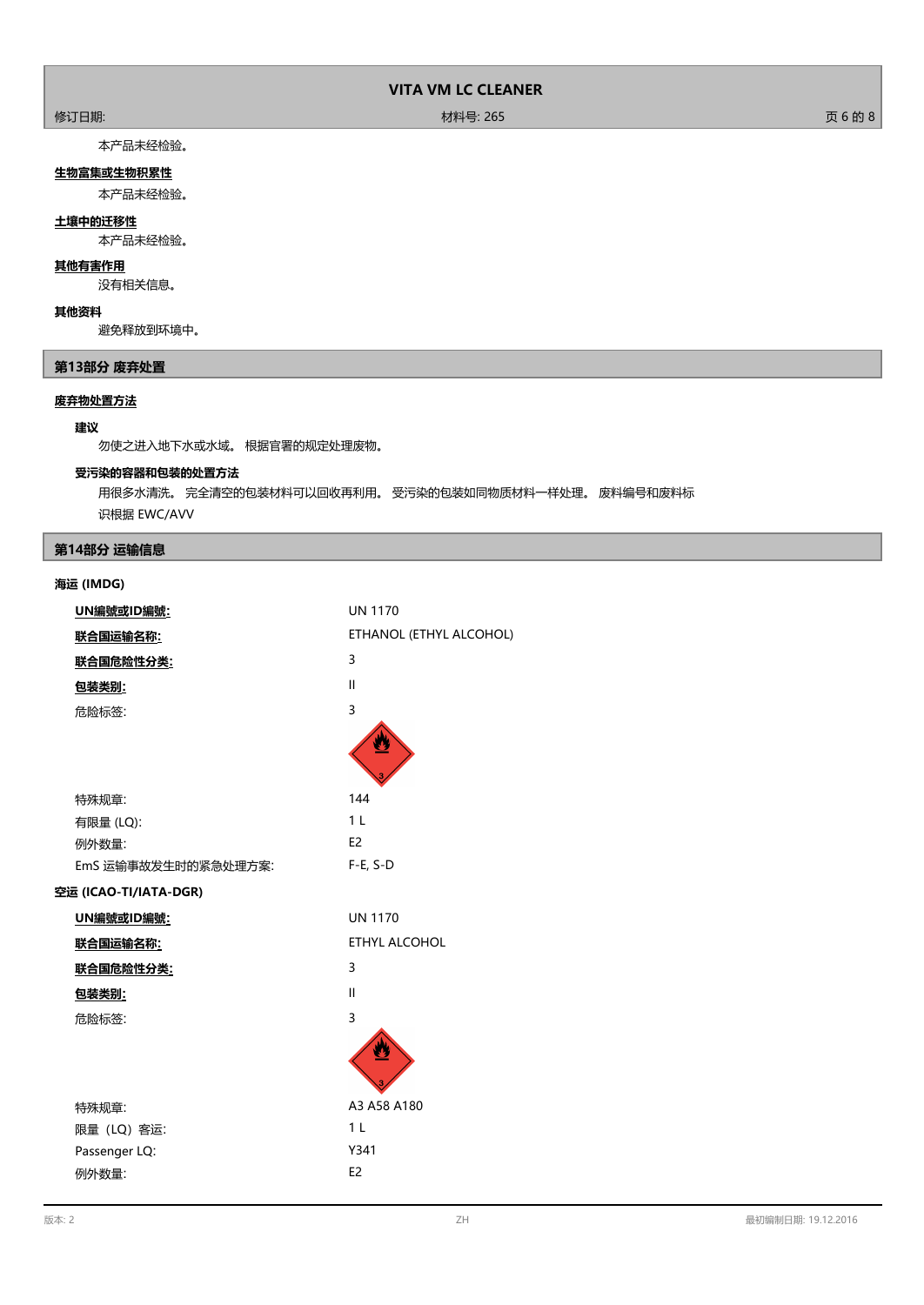| <b>VITA VM LC CLEANER</b>                                                               |                                                                                            |         |  |  |
|-----------------------------------------------------------------------------------------|--------------------------------------------------------------------------------------------|---------|--|--|
| 修订日期:                                                                                   | 材料号: 265                                                                                   | 页 7 的 8 |  |  |
| IATA - 包装要求 - 客运:                                                                       | 353                                                                                        |         |  |  |
| IATA - 最大量 - 客运:                                                                        | 5 L                                                                                        |         |  |  |
| IATA - 包装要求 - 货运:                                                                       | 364                                                                                        |         |  |  |
| IATA - 最大量 - 货运:                                                                        | 60 L                                                                                       |         |  |  |
| 对环境的危害                                                                                  |                                                                                            |         |  |  |
|                                                                                         |                                                                                            |         |  |  |
| 对环境有害的物质:                                                                               | 不                                                                                          |         |  |  |
| 使用者特殊预防措施<br>警告:可燃液体。                                                                   |                                                                                            |         |  |  |
| <u>大宗货物运输根据 MARPOL-公约 73/78 附录 II 和 IBC-Code</u>                                        |                                                                                            |         |  |  |
| 不适用                                                                                     |                                                                                            |         |  |  |
|                                                                                         |                                                                                            |         |  |  |
| 第15部分 法规信息                                                                              |                                                                                            |         |  |  |
| 化学品的安全、健康和环境条例                                                                          |                                                                                            |         |  |  |
|                                                                                         |                                                                                            |         |  |  |
| 国家的规章                                                                                   |                                                                                            |         |  |  |
| 聘用限制:                                                                                   | 注意青少年工作保护法规定的工作限制。                                                                         |         |  |  |
| 第16部分 其他信息                                                                              |                                                                                            |         |  |  |
| 缩略语和首字母缩写                                                                               |                                                                                            |         |  |  |
| ADR: Accord européen sur le transport des marchandises dangereuses par Route            |                                                                                            |         |  |  |
|                                                                                         | (European Agreement concerning the International Carriage of Dangerous Goods by Road)      |         |  |  |
| IMDG: International Maritime Code for Dangerous Goods                                   |                                                                                            |         |  |  |
| IATA: International Air Transport Association                                           |                                                                                            |         |  |  |
| GHS: Globally Harmonized System of Classification and Labelling of Chemicals            |                                                                                            |         |  |  |
| EINECS: European Inventory of Existing Commercial Chemical Substances                   |                                                                                            |         |  |  |
| ELINCS: European List of Notified Chemical Substances                                   |                                                                                            |         |  |  |
| <b>CAS: Chemical Abstracts Service</b>                                                  |                                                                                            |         |  |  |
| LC50: Lethal concentration, 50%                                                         |                                                                                            |         |  |  |
| LD50: Lethal dose, 50%                                                                  |                                                                                            |         |  |  |
| CLP: Classification, labelling and Packaging                                            |                                                                                            |         |  |  |
| REACH: Registration, Evaluation and Authorization of Chemicals                          |                                                                                            |         |  |  |
| GHS: Globally Harmonised System of Classification, Labelling and Packaging of Chemicals |                                                                                            |         |  |  |
| <b>UN: United Nations</b>                                                               |                                                                                            |         |  |  |
| <b>DNEL: Derived No Effect Level</b>                                                    |                                                                                            |         |  |  |
| DMEL: Derived Minimal Effect Level                                                      |                                                                                            |         |  |  |
| <b>PNEC: Predicted No Effect Concentration</b>                                          |                                                                                            |         |  |  |
| ATE: Acute toxicity estimate                                                            |                                                                                            |         |  |  |
| LL50: Lethal loading, 50%                                                               |                                                                                            |         |  |  |
| EL50: Effect loading, 50%                                                               |                                                                                            |         |  |  |
| EC50: Effective Concentration 50%                                                       |                                                                                            |         |  |  |
| ErC50: Effective Concentration 50%, growth rate                                         |                                                                                            |         |  |  |
| NOEC: No Observed Effect Concentration                                                  |                                                                                            |         |  |  |
| BCF: Bio-concentration factor                                                           |                                                                                            |         |  |  |
| PBT: persistent, bioaccumulative, toxic                                                 |                                                                                            |         |  |  |
| vPvB: very persistent, very bioaccumulative                                             |                                                                                            |         |  |  |
| RID: Regulations concerning the international carriage of dangerous goods by rail       |                                                                                            |         |  |  |
|                                                                                         | ADN: European Agreement concerning the International Carriage of Dangerous Goods by Inland |         |  |  |

ľ

ľ